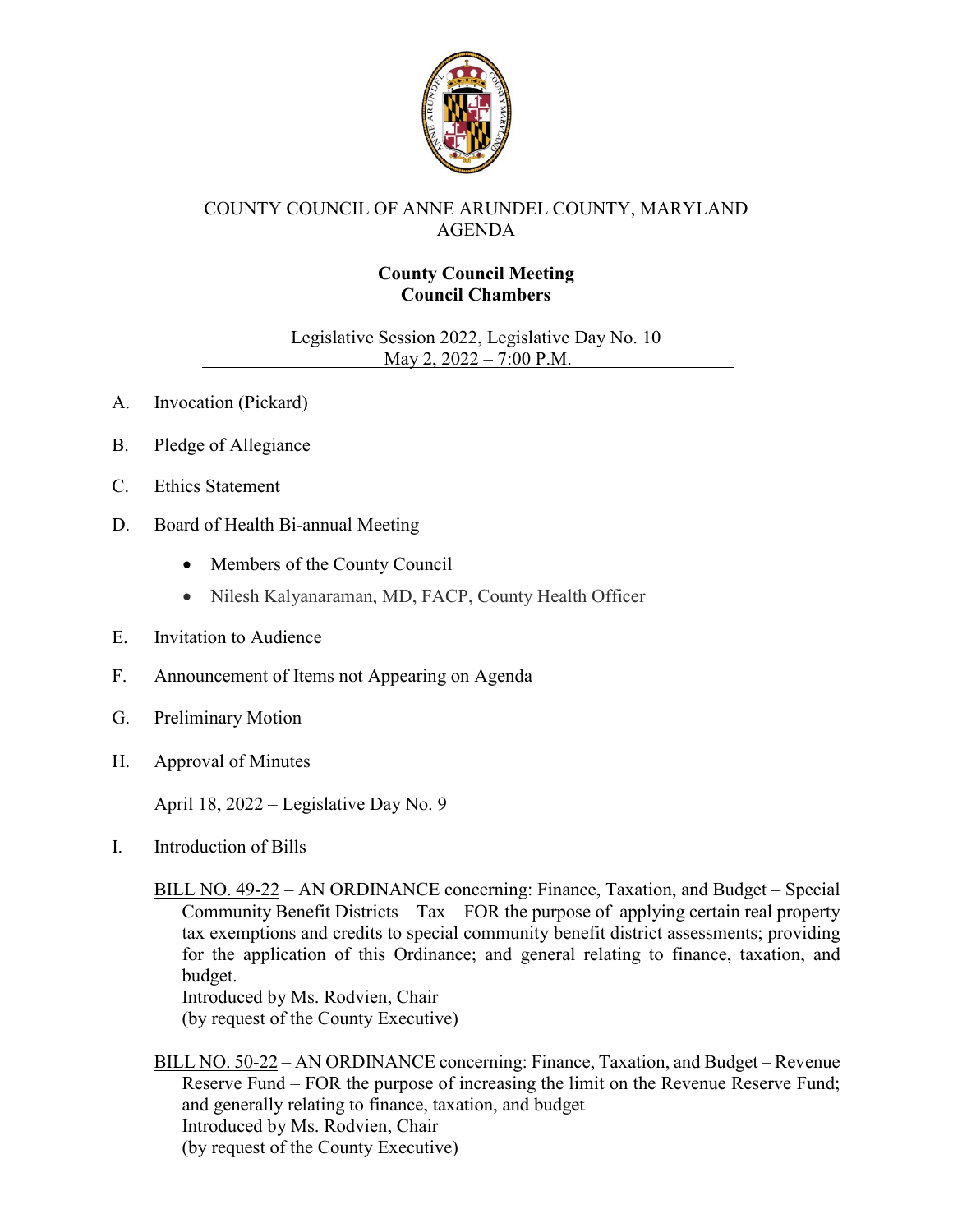Agenda May 2, 2022 Page 2

> BILL NO. 51-22 – AN ORDINANCE concerning: Personnel – Classified Service; Exempt Service – FOR the purpose of adding new pay schedules for certain classified employees; providing the method for certain classified employees to move to a new pay schedule; providing for increases in pay for certain employees; providing for lump sum payments for certain employees; modifying advancement to new rate of pay for certain employees; modifying pay on promotion, reclassification or grade reallocation for certain employees; removing certain employees removing certain employees eligible for allowances; removing certain employees eligible for overtime pay; modifying disability leave for certain employees; modifying education assistance for certain employees; adding new pay schedules for certain exempt employees; confirming applicability of certain terms related to pay in memoranda of agreements; providing for the application of this Ordinance; and generally relating to personnel.

Introduced by Ms. Rodvien, Chair

(by request of the County Executive)

BILL NO. 52-22 – AN ORDINANCE concerning: Personnel – Positions in the Classified Service – Positions in the Exempt Service – FOR the purpose of modifying minimum qualifications for a certain position in the classified service; modifying the pay grade for Police Communications Operators III and IV job classifications to correspond with a new pay scale; adding certain positions in the classified service; providing for the pay grade, work week, and minimum qualifications applicable to positions added to the classified service; modifying the pay grade for certain positions in the exempt service; providing for the elimination of certain exempt positions under certain circumstances; making certain technical and stylistic changes; and generally relating to personnel.

Introduced by Ms. Rodvien, Chair

(by request of the County Executive)

- BILL NO. 53-22 AN ORDINANCE concerning: Planning and Development Master Plan for Water Supply and Sewerage Systems – FOR the purpose of repealing the Master Plan for Water Supply and Sewerage Systems, 2017; adopting the Master Plan for Water Supply and Sewerage Systems, 2022; making this Ordinance subject to approval of the Maryland Department of the Environment; and generally relating to the Master Plan for Water Supply and Sewerage Systems. Introduced by Ms. Rodvien, Chair (by request of the County Executive)
- J. Public Hearings and Call of Bills and Resolutions for Final Reading and/or Vote
	- [BILL NO. 31-22](https://www.aacounty.org/departments/county-council/legislation/bills-and-resolutions/31-22) **(Hearing Concluded) (Eligible for Vote)** AN ORDINANCE concerning: Zoning – BRAC Mixed Use Development – FOR the purpose of amending the definition of "BRAC Mixed Use Development"; grandfathering certain development applications for BRAC Mixed Use Development; amending the conditional use requirements for BRAC Mixed Use Development; adopting the "Four Mile Radius from U.S. Army Ft. George G. Meade" map; making technical changes; and generally relating to subdivision and development and zoning.

Introduced by Ms. Lacey and by Mr. Pruski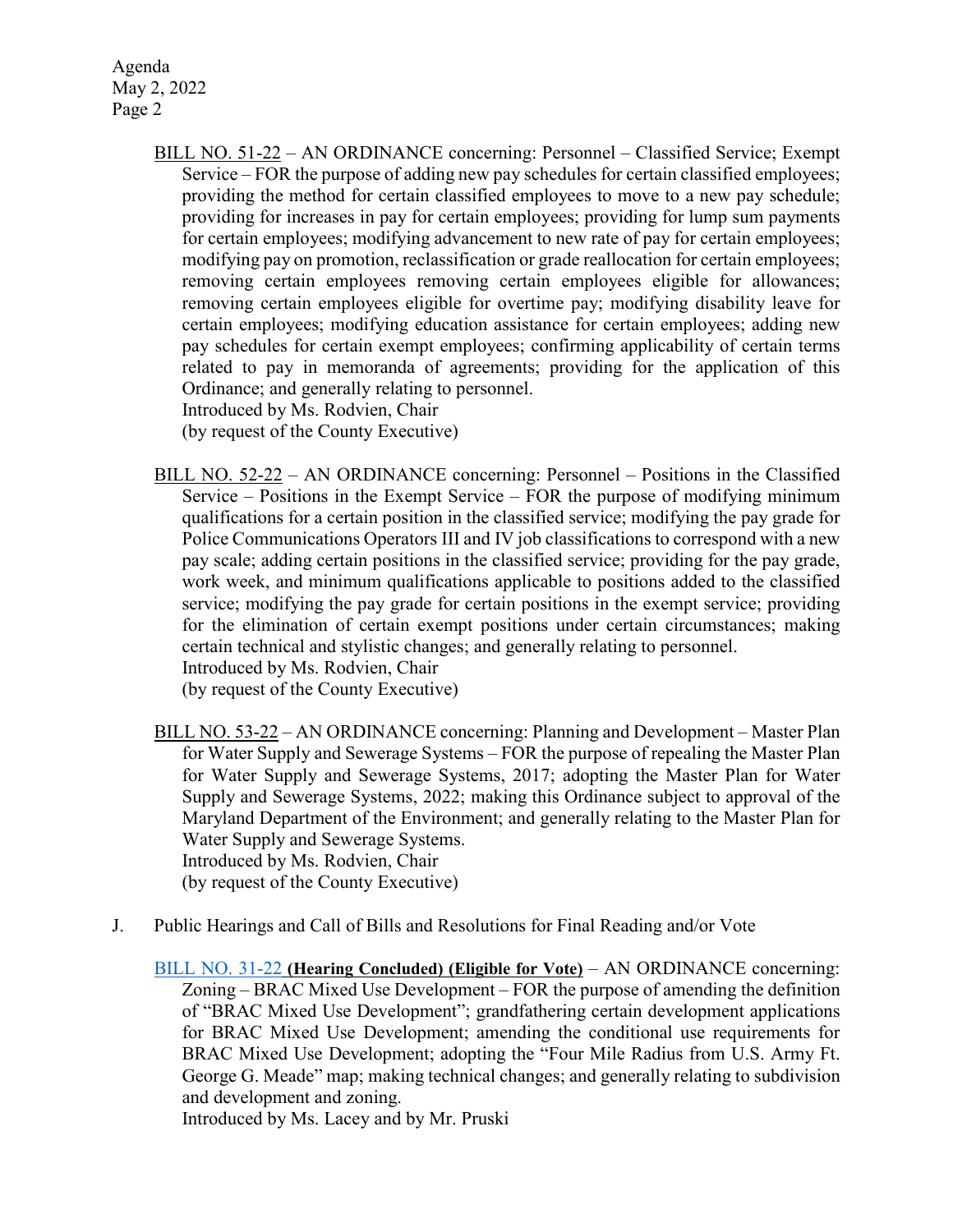[BILL NO. 33-22](https://www.aacounty.org/departments/county-council/legislation/bills-and-resolutions/33-22) **(Amendment Proposed)** – AN ORDINANCE concerning: Zoning – Residential Districts – Requirements for Conditional uses – Townhouses – FOR the purpose of allowing townhouses as a conditional use in R22 residential zoning districts; amending the conditional use requirements for townhouses; and generally relating to zoning.

Introduced by Mr. Pruski

- [RESOLUTION NO. 10-22](https://www.aacounty.org/departments/county-council/legislation/bills-and-resolutions/res-10-22) RESOLUTION supporting the Caucus of African American Leaders of Anne Arundel County in condemning all acts of racism and the many forms of discrimination and intolerance that have deprived people of their human rights Introduced by Ms. Rodvien and Ms. Lacey
- K. Other Business
- L. Adjournment

# **WAYS TO FOLLOW THE COUNTY COUNCIL**

Members of the public can watch the May 2, 2022 meeting on local cable channels or via Arundel TV. To find a list of channels or to access Arundel TV, visit: [www.aacounty.org/services-and-programs/government-television.](http://www.aacounty.org/services-and-programs/government-television)

**~**

For more details on all the ways to participate please visit: <https://www.aacounty.org/services-and-programs/county-council-meeting-participation>**.**

**~**

## **ACCESSIBILITY**

Anyone with a disability who requires a reasonable accommodation to fully participate in a Council meeting should contact the Administrative Officer at least 72 hours before the meeting to discuss your accessibility needs. The Administrative Officer may be reached by email at [CouncilAdmin@aacounty.org](mailto:CouncilAdmin@aacounty.org) or by telephone at 410-222-1401. TTY users, please use Maryland Relay, 7-1-1.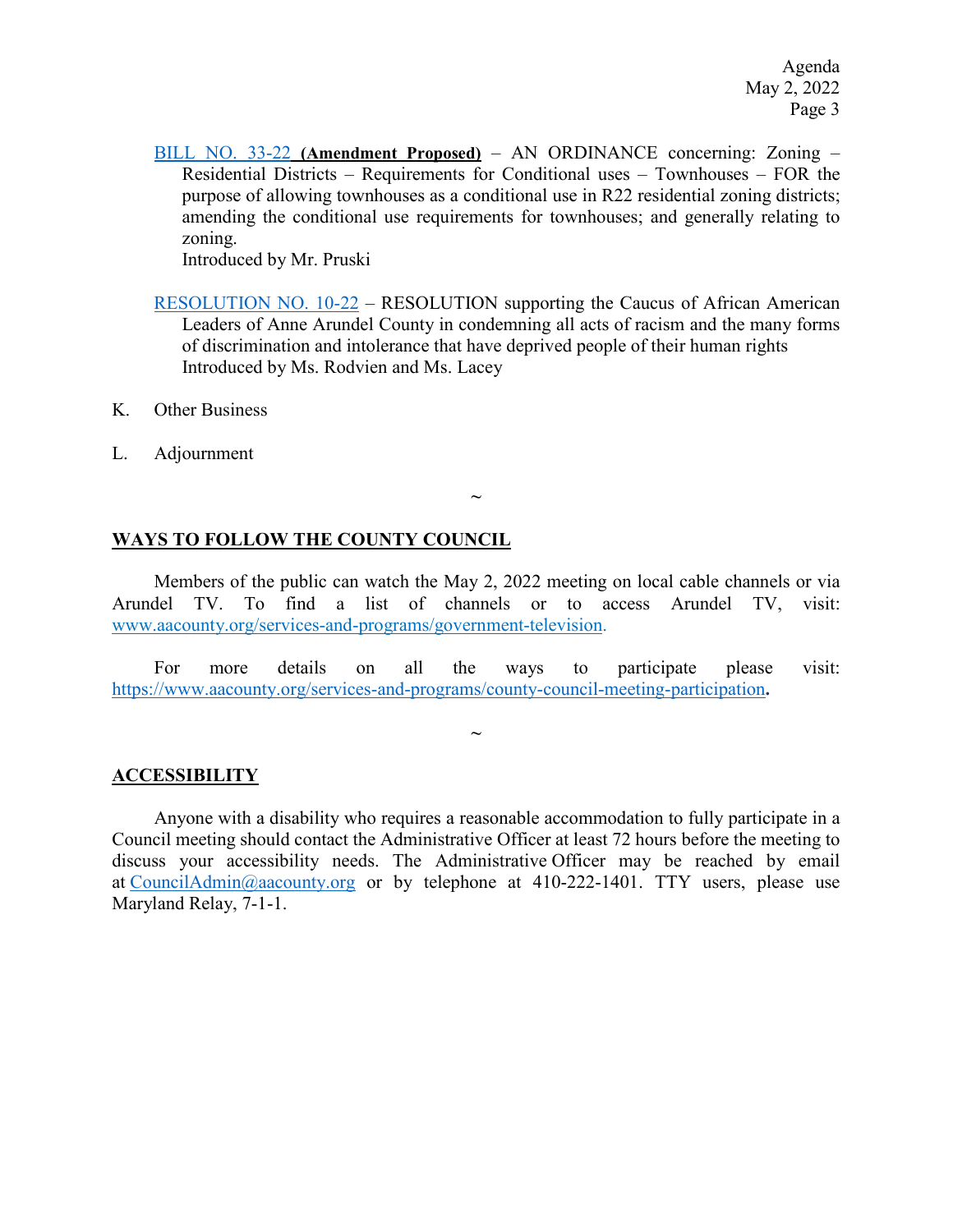# COUNTY COUNCIL OF ANNE ARUNDEL COUNTY, MARYLAND Minutes of Legislative Session 2022, Legislative Day No. 9 April 18, 2022 - 7:00 P.M.

\_\_\_\_\_\_\_\_\_\_\_\_\_\_\_\_\_\_\_\_\_\_\_\_\_\_\_\_\_\_\_\_\_\_\_\_\_\_\_\_\_\_\_\_\_\_\_\_\_\_\_\_\_\_\_\_\_\_\_\_\_\_\_\_\_\_\_\_\_\_\_\_\_\_\_\_\_\_

The meeting was called to order at 7:00 P.M. by Ms. Rodvien, followed by the Invocation and Pledge of Allegiance led by Ms. Haire. The meeting was held in the County Council Chambers, Arundel Center, Annapolis, Maryland. There were approximately 75 persons in the audience.

The following members of the County Council were present:

| Sarah F. Lacey    | <b>First District</b>  |
|-------------------|------------------------|
| Allison Pickard   | <b>Second District</b> |
| Nathan Volke      | <b>Third District</b>  |
| Andrew C. Pruski  | <b>Fourth District</b> |
| Amanda Fiedler    | <b>Fifth District</b>  |
| Lisa D.B. Rodvien | <b>Sixth District</b>  |
| Jessica Haire     | Seventh District       |

The County Auditor's Office was represented by Michelle Bohlayer.

## **ETHICS STATEMENT**

Laura Corby, Administrative Officer, read aloud the Ethics Statement.

## **ITEMS NOT APPEARING ON AGENDA**

Ms. Pickard presented representatives from Anne Arundel County Schools, the Board of Education, and Glen Burnie High School with Council citations in recognition of the record breaking graduation rates for the Class of 2021.

## **FISCAL YEAR 2021 FINANCIAL AUDIT PRESENTATION**

The annual financial audit was presented for Fiscal Year 2021 to the Council by William Seymour, SB & Company, Karin McQuade, County Controller, and Michelle Bohlayer, County Auditor.

Mr. Pruski thanked Mr. Seymour and the panel for their hard work.

Ms. Lacey thanked Ms. Bohlayer for her contribution towards the 2021 fiscal audit.

# **INVITATION TO AUDIENCE**

The Chair opened Invitation to Audience.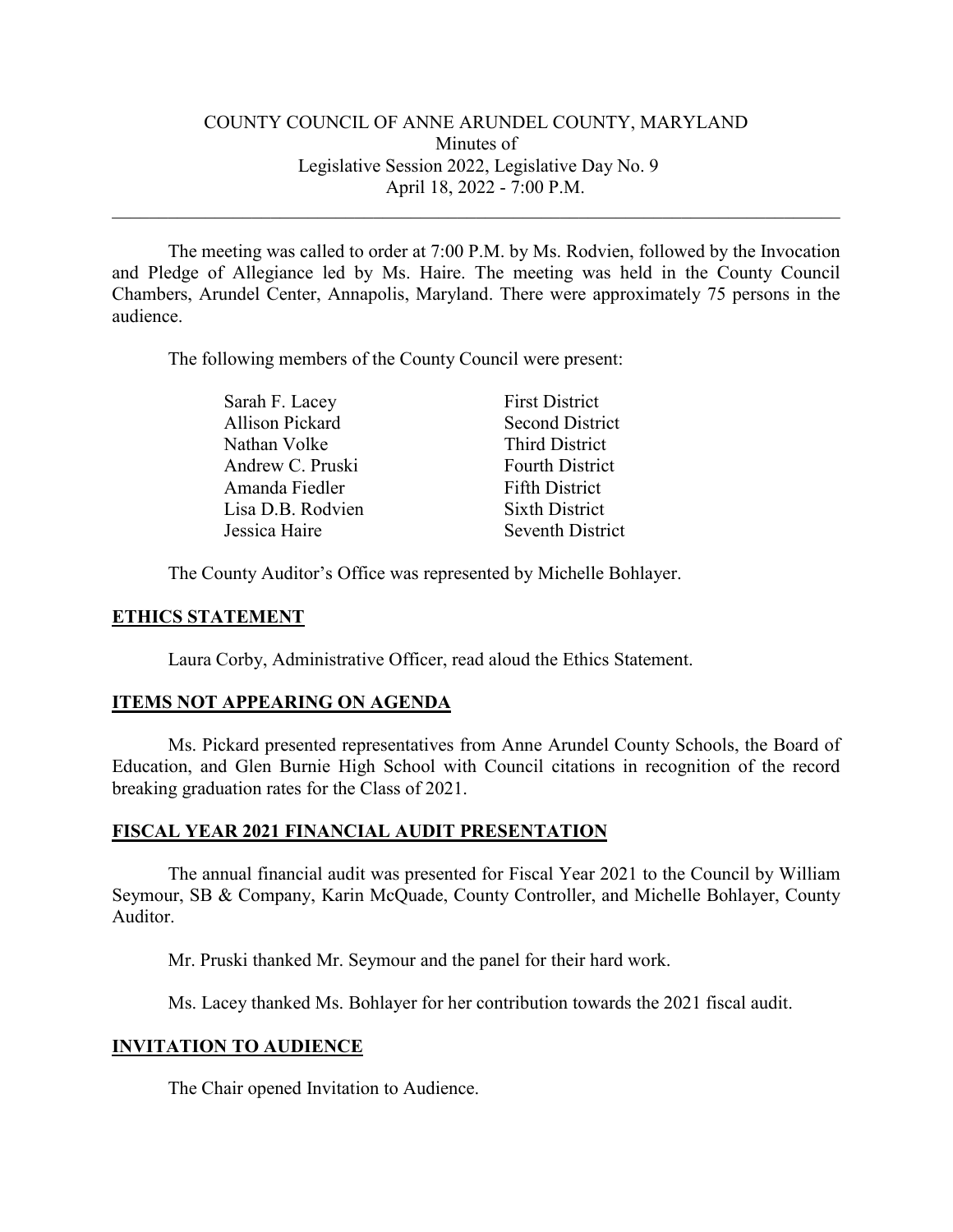The Administrative Officer stated there was 1 submission of public testimony received for Invitation to Audience portion of the meeting.

The following person spoke on Invitation to Audience:

Richard Willis, Edgewater

There was no one else present who wished to speak, and the Invitation to Audience was concluded.

# **PRELIMINARY MOTION**

On motion of Ms. Pickard, seconded by Mr. Pruski, the Council voted that the partial reading of any bill, resolution, minutes, or amendment constitutes the reading of the whole.

# **APPROVAL OF MINUTES**

On motion of Ms. Pickard, seconded by Mr. Pruski, the minutes of the meeting of April 4, 2022 were unanimously approved.

# **INTRODUCTION OF BILLS**

- BILL NO. 34-22 AN ORDINANCE concerning: Current Expense Budget Transfer of Appropriation – Chief Administrative Office – Department of Public Works. Introduced by Ms. Rodvien
- BILL NO. 35-22 AN ORDINANCE concerning: Gibson Island Special Community Benefit District – Approval of Loan and Assignment Agreement. Introduced by Ms. Rodvien
- BILL NO. 36-22 AN ORDINANCE concerning: Licenses and Registrations Amusements Linked Bingo Games. Introduced by Ms. Rodvien

# **INTRODUCTION OF RESOLUTIONS**

- RESOLUTION NO. 8-22 RESOLUTION appointing a member to the Charter Revision Commission to serve the remainder of a term. Introduced by Ms. Rodvien
- RESOLUTION NO. 9-22 RESOLUTION recognizing Anne Arundel County Public Schools for its high graduation rate and its continued commitment to excellence in education. Introduced by Ms. Rodvien and Mr. Pruski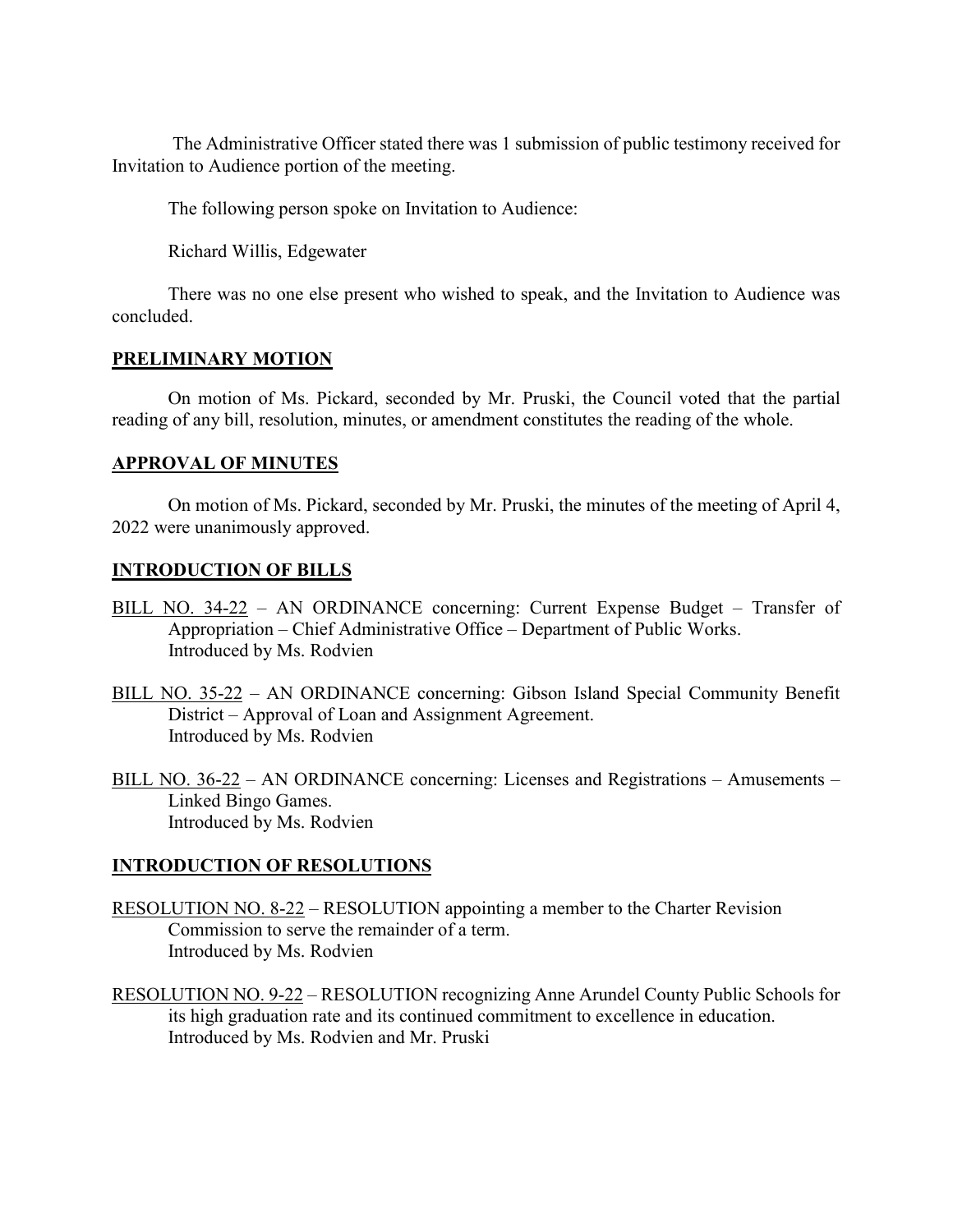RESOLUTION NO. 10-22 – RESOLUTION supporting the Caucus of African American Leaders of Anne Arundel County in condemning all acts of racism and the many forms of discrimination and intolerance that have deprived people of their human rights. Introduced by Ms. Rodvien and Ms. Lacey

# **MOTION TO CHANGE THE ORDER**

Ms. Rodvien motioned to have Resolution No. 8-22 and 9-22 voted on out of order.

On motion of Ms. Rodvien, seconded by Mr. Pruski, a motion to vote on Resolution No. 8- 22 and Resolution No. 9-22 out of order was passed by the following roll call:

Aye – Mr. Pruski, Ms. Fiedler, Ms. Haire, Ms. Lacey, Ms. Pickard, Mr. Volke, and Ms. Rodvien

Nay – None

# **PUBLIC HEARINGS AND CALL OF BILLS AND/OR RESOLUTIONS FOR FINAL READING AND/OR VOTE**

## **RESOLUTION NO. 8-22**

The Chair called for Resolution No. 8-22, a Resolution appointing a member to the Charter Revision Commission to serve the remainder of a term.

The Administrative Officer read a portion of the title.

Ms. Rodvien, as a sponsor, explained the purpose behind Resolution No. 8-22, and continued on to introduce the new appointee, Mr. Patrick Enright.

Mr. Pruski expressed his support for the nominee.

Resolution No. 8-22 was adopted by the following roll call vote:

Aye – Mr. Pruski, Ms. Fiedler, Ms. Haire, Ms. Lacey, Ms. Pickard, Mr. Volke, and Ms. Rodvien

Nay – None

## **RESOLUTION NO. 9-22**

The Chair called for Resolution No. 9-22, a Resolution recognizing AACPS for its high graduation rate and its continued commitment to excellence in education.

The Administrative Officer read a portion of the title.

Ms. Pickard, as a sponsor, explained the purpose of Resolution No. 9-22.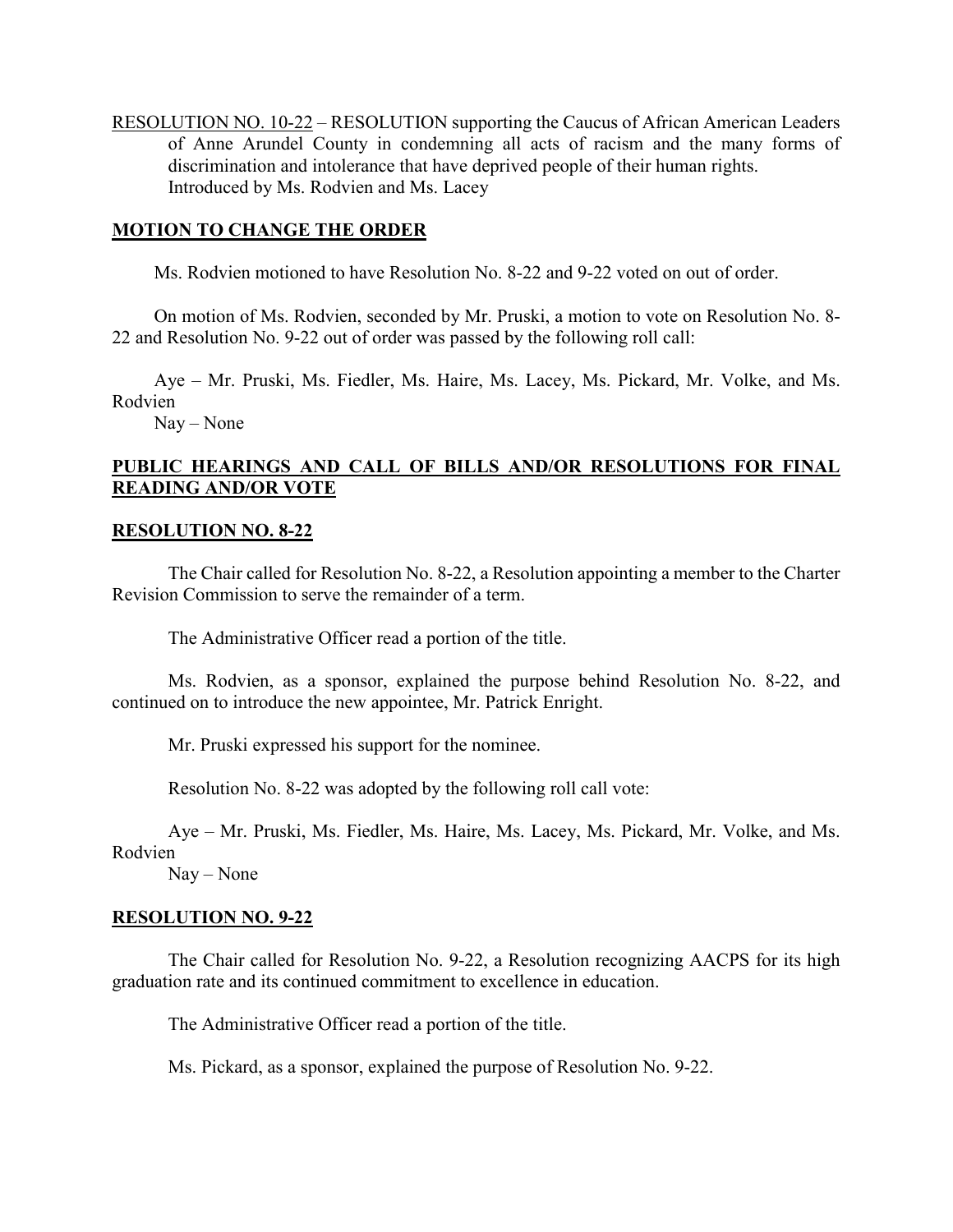Mr. Pruski expressed his support for Resolution No. 9-22.

Mr. Volke thanked Dr. Arlotto for their dedication towards the success of AACPS.

Resolution No. 9-22 was adopted by the following roll call vote:

Aye – Mr. Pruski, Ms. Fiedler, Ms. Haire, Ms. Lacey, Ms. Pickard, Mr. Volke, and Ms. Rodvien

Nay – None

# **BILL NO. 16-22 (As Amended) (Amendments Proposed)**

The Chair called for Bill No. 16-22, as amended, an Ordinance concerning: Police Accountability Board.

The Administrative Officer read a portion of the title.

Pete Baron, Director, Government Affairs, was accompanied by Chief Amal Awad, and David Morris, Police Department, Lori Blair Klasmeier and Ethan Hunt, Office of Law, and Rhonda McCoy and Kerry Berger, City of Annapolis. Pete Hill, Director, Equity, Diversity, and Inclusion, and Asha Smith, Equal Opportunity & Human Relations Officer, remained seated in the audience.

Mr. Baron summarized some of the previous deliberations on the bill.

Chief Awad thanked the Council for their work on Bill No. 16-22.

The Chair called for the public hearing on Bill No. 16-22, as amended.

The Administrative Officer stated there were 3 submissions of public testimony received ahead of time for Bill No. 16-22.

The following persons spoke on Bill No. 16-22:

Jennifer Sell, Severna Park Steven Waddy, Severn Lynda Davis, Linthicum Phil Ateto, Annapolis Arthur Holt, Annapolis Victor Smith, Severn Rev. Marguerite Morris, Odenton Emma Buchman, Severna Park Mike Mattia, Edgewater James Teal, Bryans Road LeAnna Harrison, CASA, Baltimore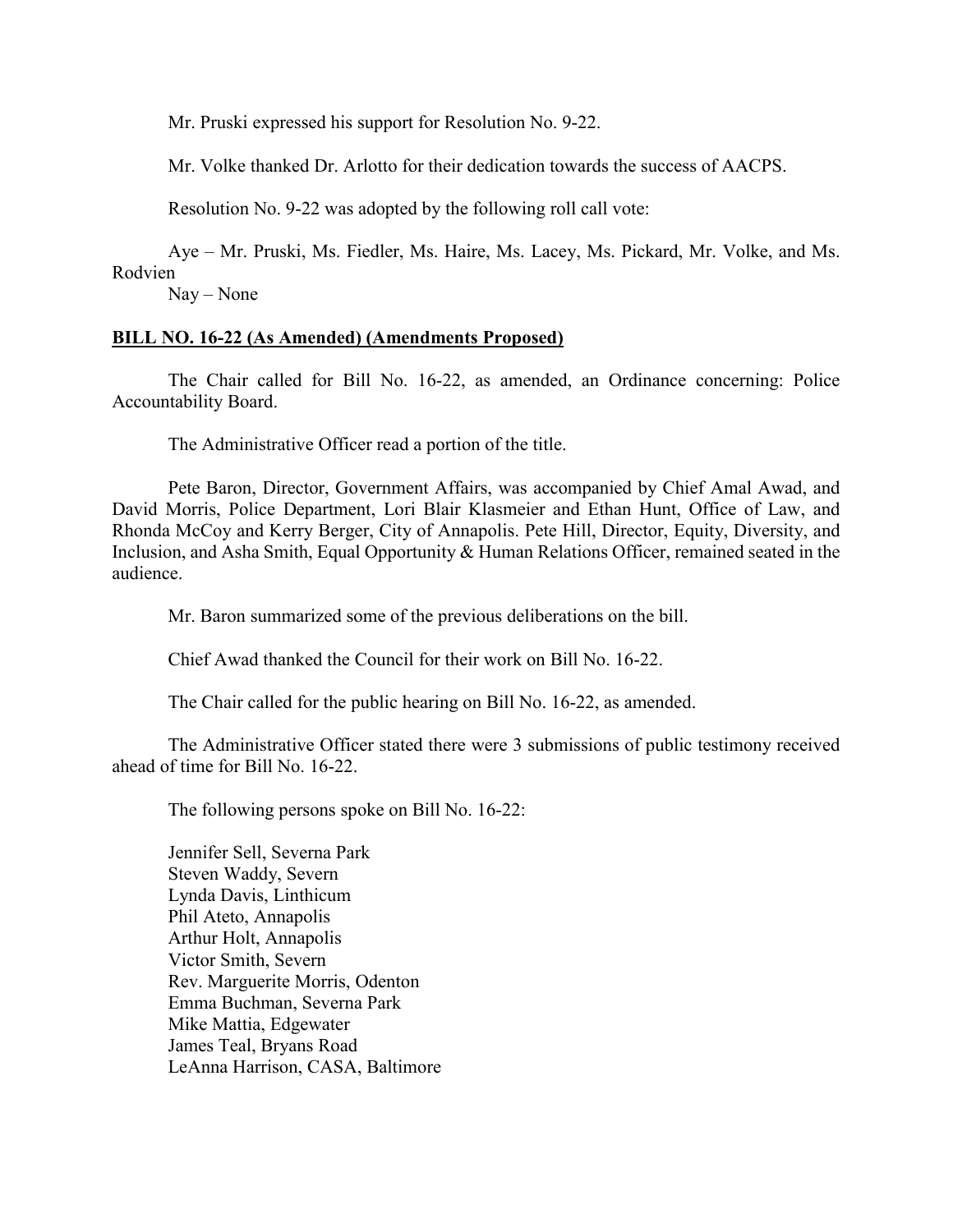There was no one else present who wished to speak and the hearing was concluded. The Chair called for the title of Bill No. 16-22, as amended, to be read and the Administrative Officer read a portion of the title.

### Amendment No. 67

This amendment exempts up to two appointees to the Police Accountability Board, excluding the Chair, from the prohibition to appointment for prior criminal history.

Ms. Lacey explained the purpose of the Amendment No. 67.

Mr. Baron stated that the Administration opposed Amendment No. 67.

Ms. Lacey outlined why she supported Amendment No. 67 and continued to explain the importance of allowing people the opportunity with certain prior convictions on the Police Accountability Board.

Ms. Rodvien spoke about her experience working with people with prior felony convictions.

On motion of Ms. Lacey, seconded by Ms. Rodvien, Amendment No. 67 was defeated by the following roll call vote:

Aye – Mr. Pruski, Ms. Lacey, and Ms. Rodvien Nay – Ms. Fiedler, Ms. Haire, Ms. Pickard, and Mr. Volke

#### Amendment Nos. 68 and 69

Amendment Nos. 68 and 69 were withdrawn by Ms. Rodvien.

### Amendment No. 70

This amendment removes the prohibition against a person being appointed as a voting member of the Police Accountability Board if they have been convicted of certain crimes; and prohibits a person being appointed as Chair of the Board if they have been convicted of certain crimes.

Ms. Lacey, a sponsor, explained the amendment.

Mr. Baron stated that the Administration did not support Amendment No. 70.

On motion of Ms. Lacey, seconded by Ms. Rodvien, Amendment No. 70 was defeated by the following roll call vote:

Aye – Mr. Pruski, Ms. Lacey, and Ms. Rodvien Nay – Ms. Fiedler, Ms. Haire, Ms. Pickard, and Mr. Volke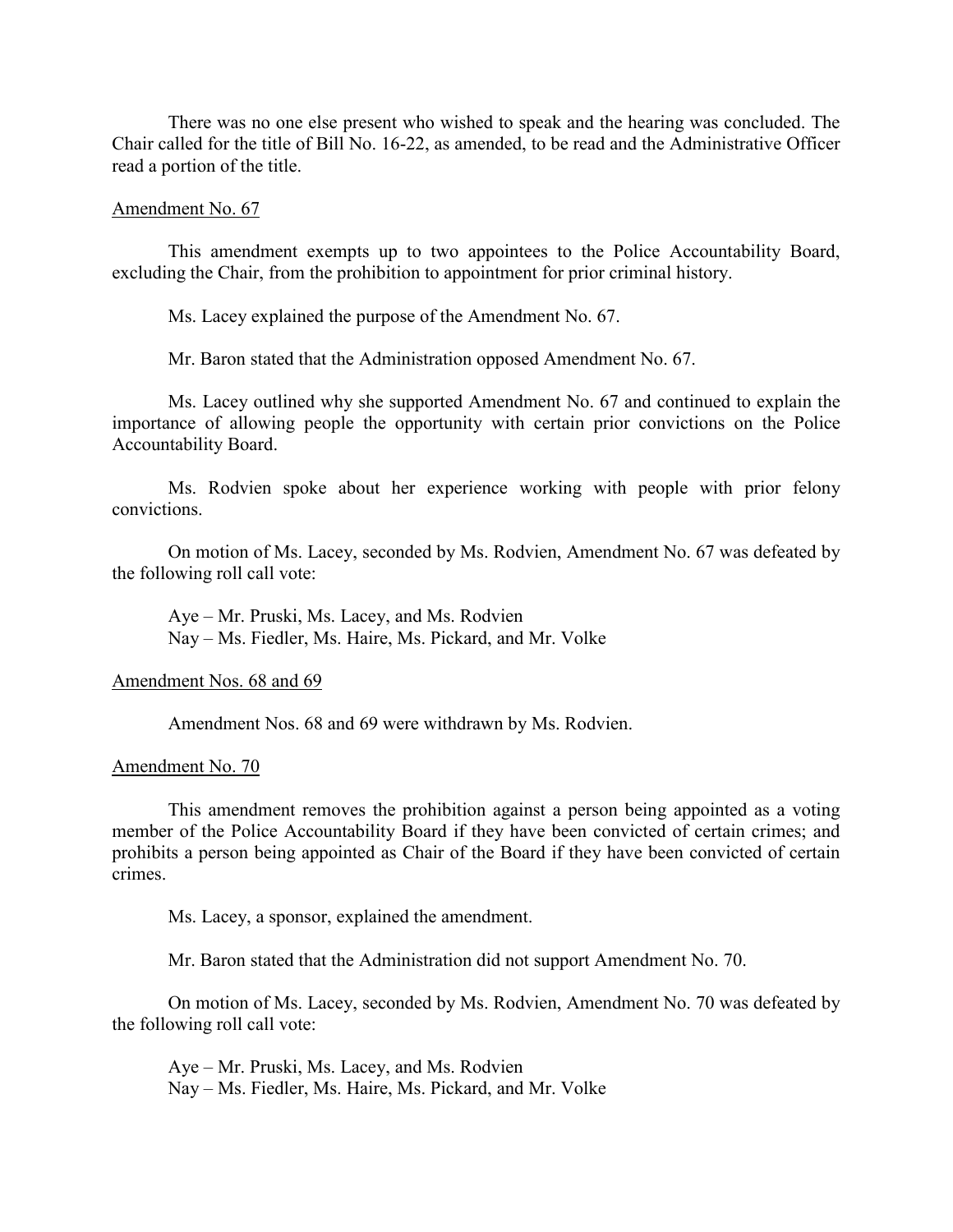### Amendment No. 71

This amendment removes the prohibition against a person being appointed as a voting member of the Police Accountability Board if they have been convicted of certain crimes; and prohibits a person being appointed as a voting member of the Administrative Charging Committee if they have been convicted of certain crimes.

On motion of Ms. Lacey, seconded by Ms. Rodvien, Amendment No. 71 was defeated by the following roll call vote:

Aye – Mr. Ms. Lacey and Ms. Rodvien Nay – Mr. Pruski, Ms. Fiedler, Ms. Haire, Ms. Pickard, and Mr. Volke

## Amendment No. 72

This amendment removes the prohibition against a person being appointed as a voting member of the Police Accountability Board if they have been convicted of certain crimes; and prohibits a person being appointed as a voting member of a Hearing Board if they have been convicted of certain crimes.

On motion of Ms. Lacey, seconded by Ms. Rodvien, Amendment No. 72 was defeated by the following roll call vote:

Aye – Mr. Ms. Lacey and Ms. Rodvien Nay – Mr. Pruski, Ms. Fiedler, Ms. Haire, Ms. Pickard, and Mr. Volke

## Amendment No. 73

This technical amendment removes the reference of a non-existent "vice chair" position; and moves certain requirements of the Administrative Charging Committee and Hearing Boards to be under the proper section in the bill.

On motion of Ms. Rodvien, seconded by Mr. Pruski, Amendment No. 73 was adopted by the following roll call vote:

Aye – Mr. Pruski, Ms. Fiedler, Ms. Haire, Ms. Lacey, Ms. Pickard, Mr. Volke, and Ms. Rodvien

### Nay – None

Bill No. 16-22, as amended, was passed by the following roll call vote:

Aye – Mr. Pruski, Ms. Fiedler, Ms. Haire, Ms. Pickard, Mr. Volke, and Ms. Rodvien Nay – Ms. Lacey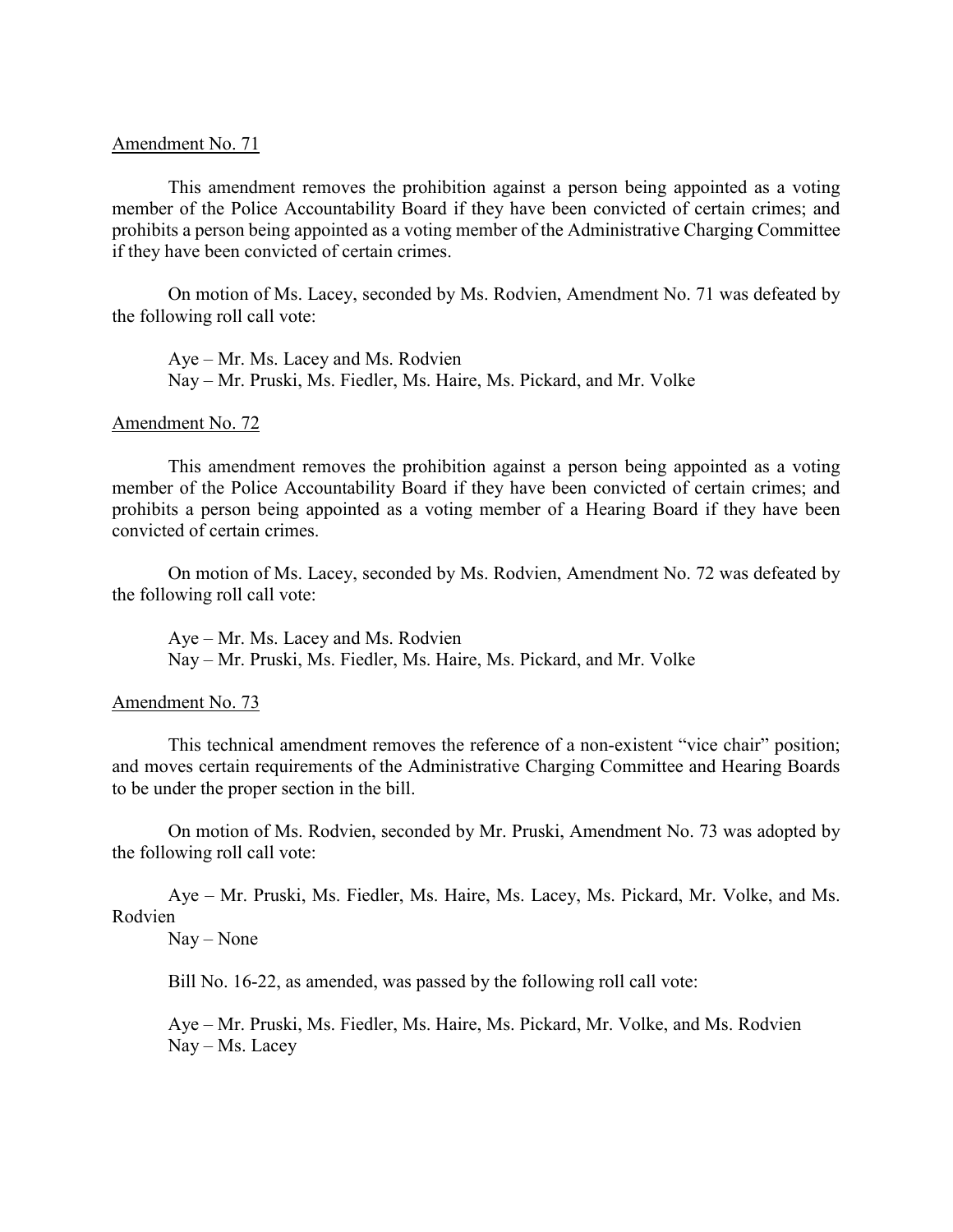### **BILL NO. 24-22 (Hearing Concluded) (Eligible for Vote)**

The Chair called for Bill No. 24-22, as amended, an Ordinance concerning: Positions in the Exempt Service.

The Administrative Officer read a portion of the title.

Pete Baron, Director, Government Affairs, was accompanied by Anne Budowski, Department of Personnel, and Lori Blair Klasmeier, Office of Law.

Mr. Baron explained the bill.

Ms. Fiedler asked Mr. Baron a question about the bill.

Mr. Baron replied to Ms. Fiedler.

Ms. Haire questioned how the salary was determined for Executive Director position proposed in Bill No. 24-22.

Mr. Baron responded to Ms. Haire.

Mr. Volke questioned the staffing needs of the Police Accountability Board and asked for further explanation.

Mr. Baron replied to Mr. Volke.

Ms. Fiedler asked another question.

Ms. Haire followed up with another question about the estimated workload.

Mr. Baron responded.

Ms. Haire pointed out that the Executive Director of the Ethics Committee Board does not make a comparable salary to the purposed Executive Director of the Police Accountability Board.

Ms. Budowski explained how the level of pay grade was reached.

Ms. Haire shared her concerns for the high level of pay grade.

Mr. Baron replied to Ms. Haire.

Mr. Volke compared salary grades between different positions.

Mr. Baron replied to Mr. Volke.

Ms. Pickard stated she supported the pay grade.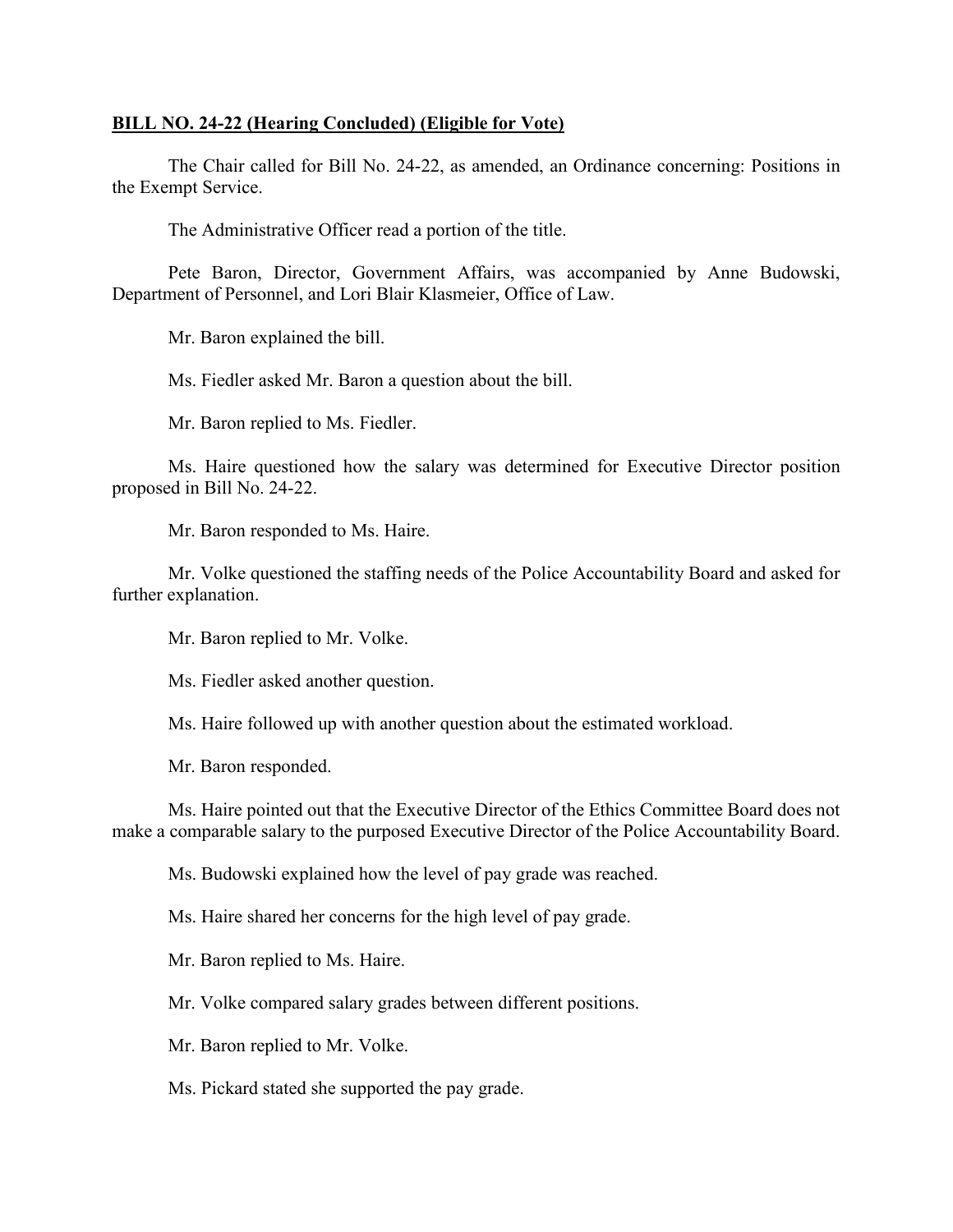The Chair reminded the audience that the public hearing on Bill No. 24-22 was concluded on March 21, 2022.

Bill No. 24-22 was passed by the following roll call vote:

Aye – Mr. Pruski, Ms. Lacey, Ms. Pickard, and Ms. Rodvien Nay – Ms. Fiedler, Ms. Haire, Mr. Volke

## **BILL NO. 30-22**

The Chair called for Bill No. 24-22, An Ordinance concerning: Anne Arundel County Open Data Act.

The Administrative Officer read a portion of the title.

Pete Baron, Director, Government Affairs, was accompanied by Lori Blair Klasmeier, Office of Law, and Elizabeth Funsch of Arundel Stat.

Mr. Baron explained Bill No. 30-22.

The Chair called for the public hearing on Bill No. 30-22.

The Administrative Officer stated there were no submissions of public testimony received ahead of time for Bill No. 30-22.

There was no one else present who wished to speak and the hearing was concluded. The Chair called for the title of Bill No. 30-22 to be read and the Administrative Officer read a portion of the title.

Bill No. 30-22 was passed by the following roll call vote:

Aye – Mr. Pruski, Ms. Fiedler, Ms. Haire, Ms. Lacey, Ms. Pickard, Mr. Volke, and Ms. Rodvien

 $Nay -$ 

## **BILL NO. 31-22**

The Chair called for Bill No. 31-22, An Ordinance concerning: Zoning – BRAC Mixed Use Development.

The Administrative Officer read a portion of the title.

Pete Baron, Director, and Lori Rhodes, Government Affairs, accompanied by Lori Blair Klasmeier, Office of Law, and Lynn Miller, Office of Planning and Zoning.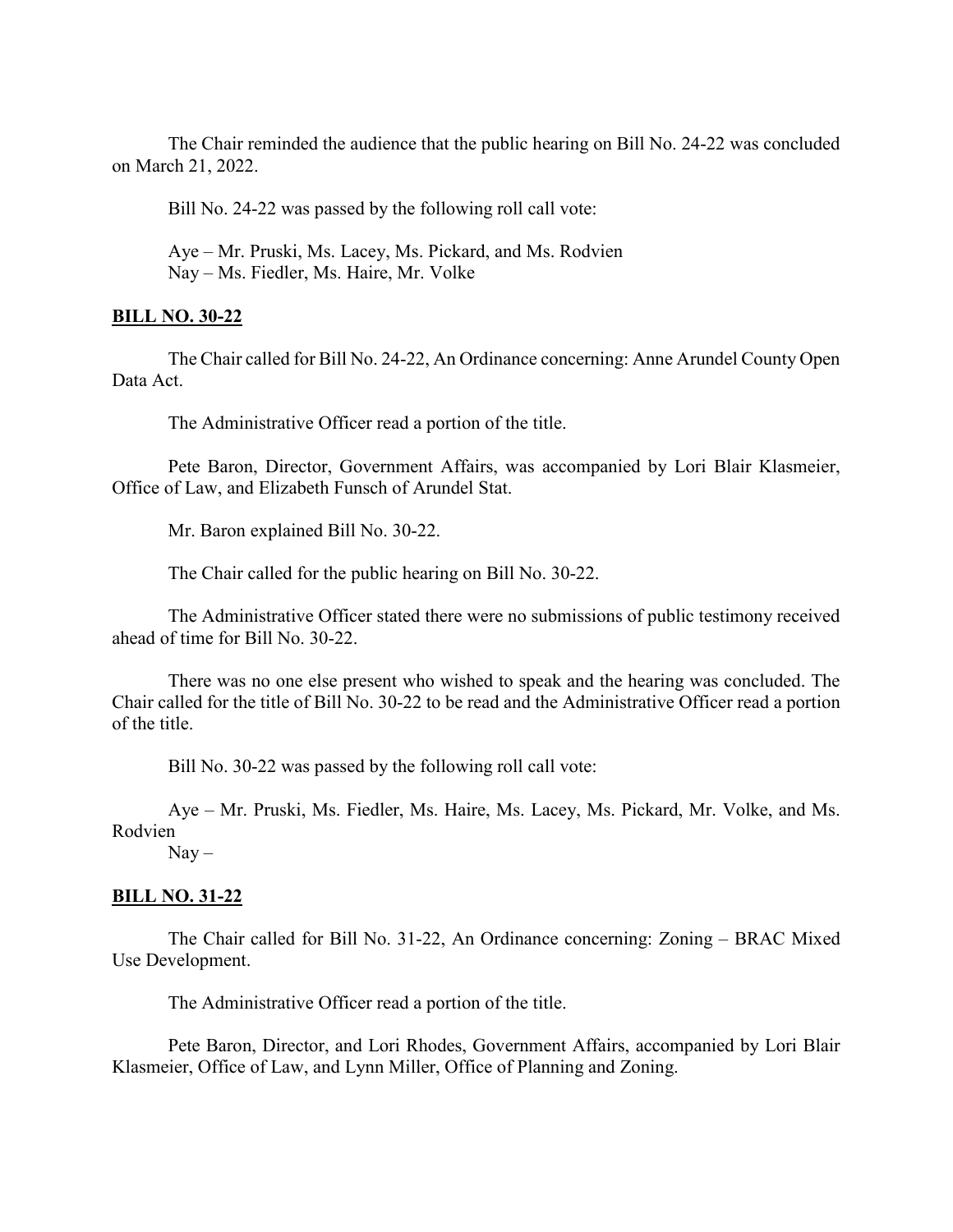Mr. Pruski explained the significance of Bill No. 31-22.

Ms. Lacey explained her support of the bill.

Mr. Baron thanked the Council and stated that the Administration supports Bill No. 31-22.

The Chair called for the public hearing on Bill No. 31-22.

The Administrative Officer stated there were 1 submissions of public testimony received ahead of time for Bill No. 31-22.

The following persons spoke on Bill No. 31-22:

David Plott, Esq., Yumkas, Vidmar, Sweeney & Mulrenin Thomas Fahs, Corporate Office Properties Trust Marilee Tortorelli, Morris & Ritchie Associates, Inc. Kinley Bray, Esq., Yumkas, Vidmar, Sweeney & Mulrenin

There was no one else present who wished to speak and the hearing was concluded. The Chair called for the title of Bill No. 31-22 to be read and the Administrative Officer read a portion of the title.

On motion by Ms. Haire, seconded by Ms. Rodvien, the Council voted to hold the vote until May 4, 2022 by the following roll call vote:

Aye – Mr. Pruski, Ms. Fiedler, Ms. Haire, Ms. Lacey, Ms. Pickard, Mr. Volke, and Ms. Rodvien

Nay – None

## **BILL NO. 32-22 (Amendments Proposed)**

The Chair called for Bill No. 32-22, An Ordinance concerning: Finance, Taxation, and Budget – Admissions and Amusement Tax – Tax Holiday.

The Administrative Officer read a portion of the title.

Pete Baron, Director, Government Affairs, was accompanied by Hujia Hasim, Budget Office, Karin McQuade, Office of Finance, and Lori Blair Klasmeier, Office of Law.

Ms. Haire explained the purpose of Bill No. 32-22.

Mr. Baron shared concerns the Administration had with Bill No. 32-22.

Ms. McQuade followed up with data related to County amusement tax.

Mr. Baron began to explain the potential repercussions of Bill No. 32-22.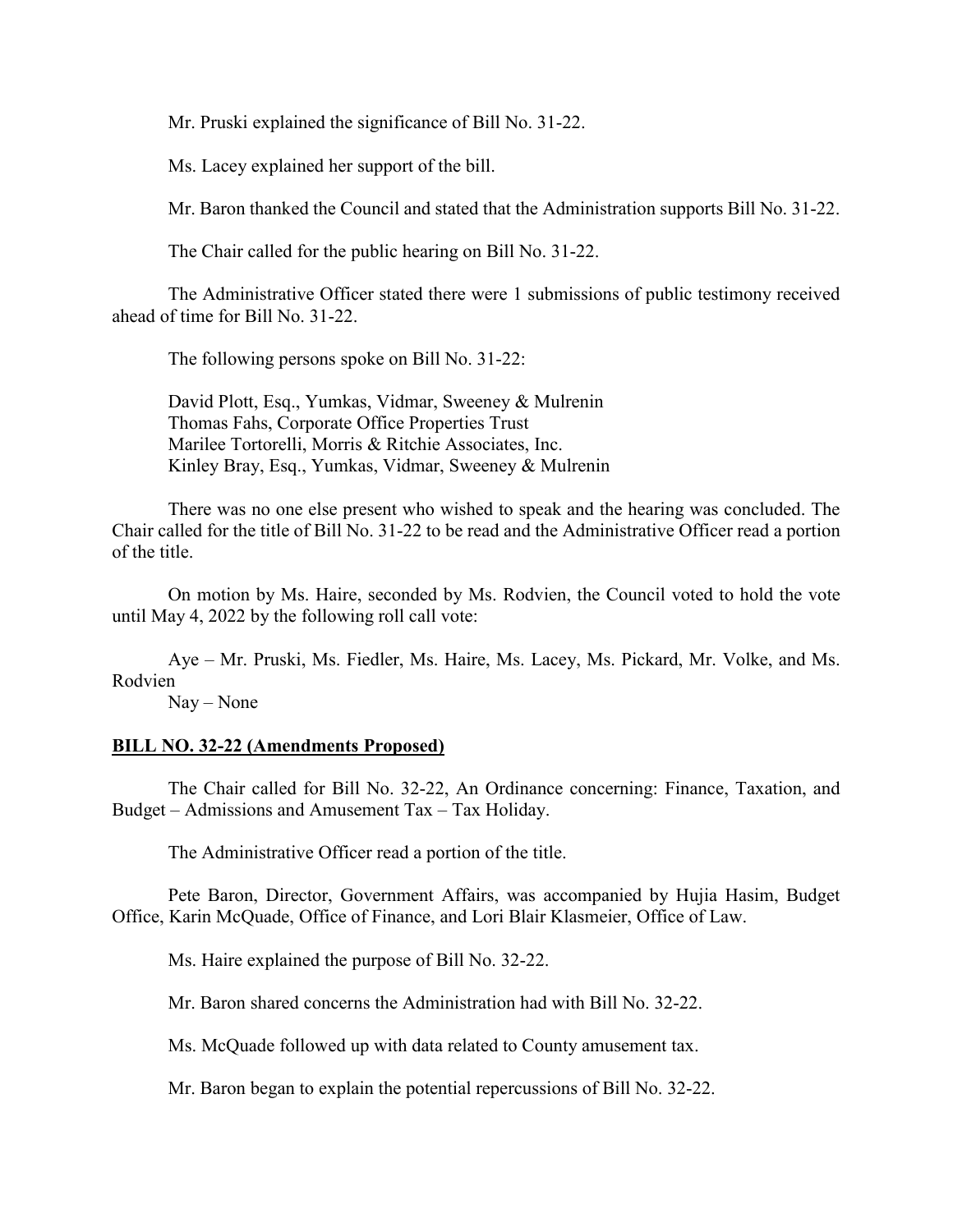Mr. Hasim followed up with data related to the amusement tax.

The Chair called for the public hearing on Bill No. 32-22.

The Administrative Officer stated there were no submissions of public testimony received ahead of time for Bill No. 32-22.

There was no one present who wished to speak and the hearing was concluded. The Chair called for the title of Bill No. 32-22 to be read and the Administrative Officer read a portion of the title.

### Amendment No. 1

This amendment rewrites Bill No. 32-22 to remove the "tax holiday" and instead repeal the County's Admissions and Amusement Tax all together.

Mr. Volke explained the purpose of the amendment.

Mr. Baron stated that the Administration opposed Amendment No. 1.

Mr. Volke expressed why he opposes the amusement tax.

Mr. Baron responded to Mr. Volke.

Ms. Pickard explained why she opposed the Bill No. 32-22.

Ms. Haire followed up with why she supports the amendment.

Ms. Fiedler rejected Mr. Baron's remarks.

On motion of Mr. Volke, seconded by Ms. Fiedler, Amendment No. 1 was defeated by the following roll call vote:

Aye – Ms. Fiedler, Ms. Haire, Mr. Volke Nay – Mr. Pruski, Ms. Lacey, Ms. Pickard, and Ms. Rodvien

Ms. Lacey asked if the questions about the amusement tax could be held until the Council had the FY23 proposed budget in front of them.

Ms. Haire explained why the bill cannot be held.

Ms. Rodvien agreed that seeing the FY23 budget might help to understand the impact of Bill No. 32-22.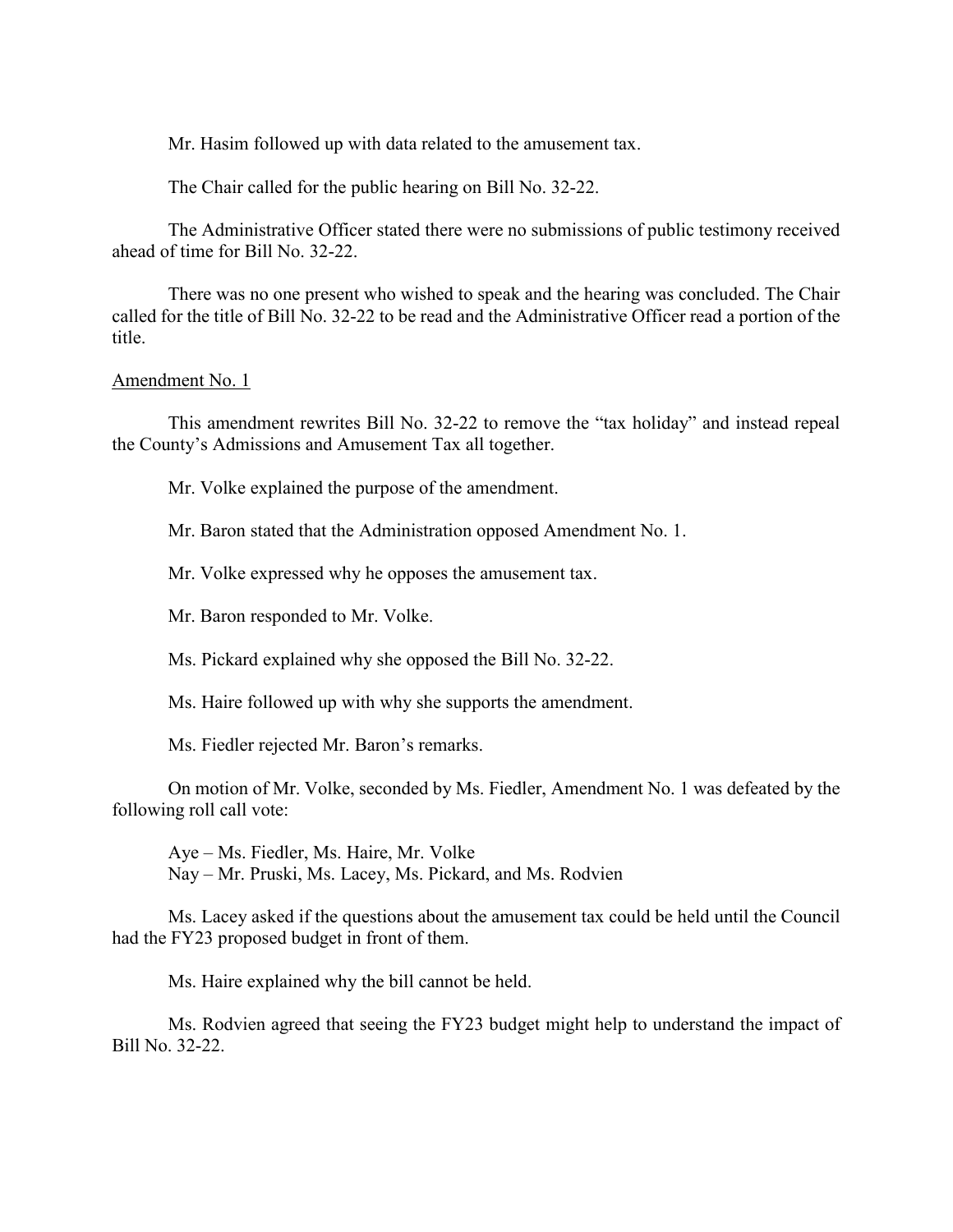Ms. McQuade responded to Ms. Rodvien, and Ms. Blair Klasmeier agreed with Ms. McQuade.

Bill No. 32-22 was defeated by the following roll call vote:

Aye – Ms. Fiedler, Ms. Haire, Mr. Volke

Nay – Mr. Pruski, Ms. Lacey, Ms. Pickard, and Ms. Rodvien

# **RESOLUTION NO. 6-22**

The Chair called for Resolution No. 6-22, a Resolution approving the terms and conditions of the acquisitions of real properties in Severn, Maryland from Ribera Development, LLC, utilizing funds from the Advance Land Acquisition Capital Project.

The Administrative Officer read a portion of the title.

Pete Baron, Director, Government Affairs, was accompanied by Tom Burke, Department of Public Works, Erica Jackson Matthews, Recreation and Planning, Christine Neiderer, Office of Law, and Alex Szachnowicz, Board of Education.

Mr. Baron explained the purpose of Resolution No. 6-22.

Ms. Pickard asked to be added as a co-sponsor, and continued to explain the importance of needing recreational land in the northern part of the County.

Mr. Pruski thanked Parks and Recreation for their work related to the resolution.

Ms. Rodvien added her support and gratitude for the resolution.

Resolution No. 6-22 was adopted by the following roll call vote:

Aye – Mr. Pruski, Ms. Fiedler, Ms. Haire, Ms. Lacey, Ms. Pickard, Mr. Volke, and Ms. Rodvien

Nay – None

# **ADJOURNMENT**

There being no further business, on motion of Mr. Pruski, seconded by Ms. Lacey, the meeting adjourned at 9:45.

Respectfully submitted,

By Ann Aluise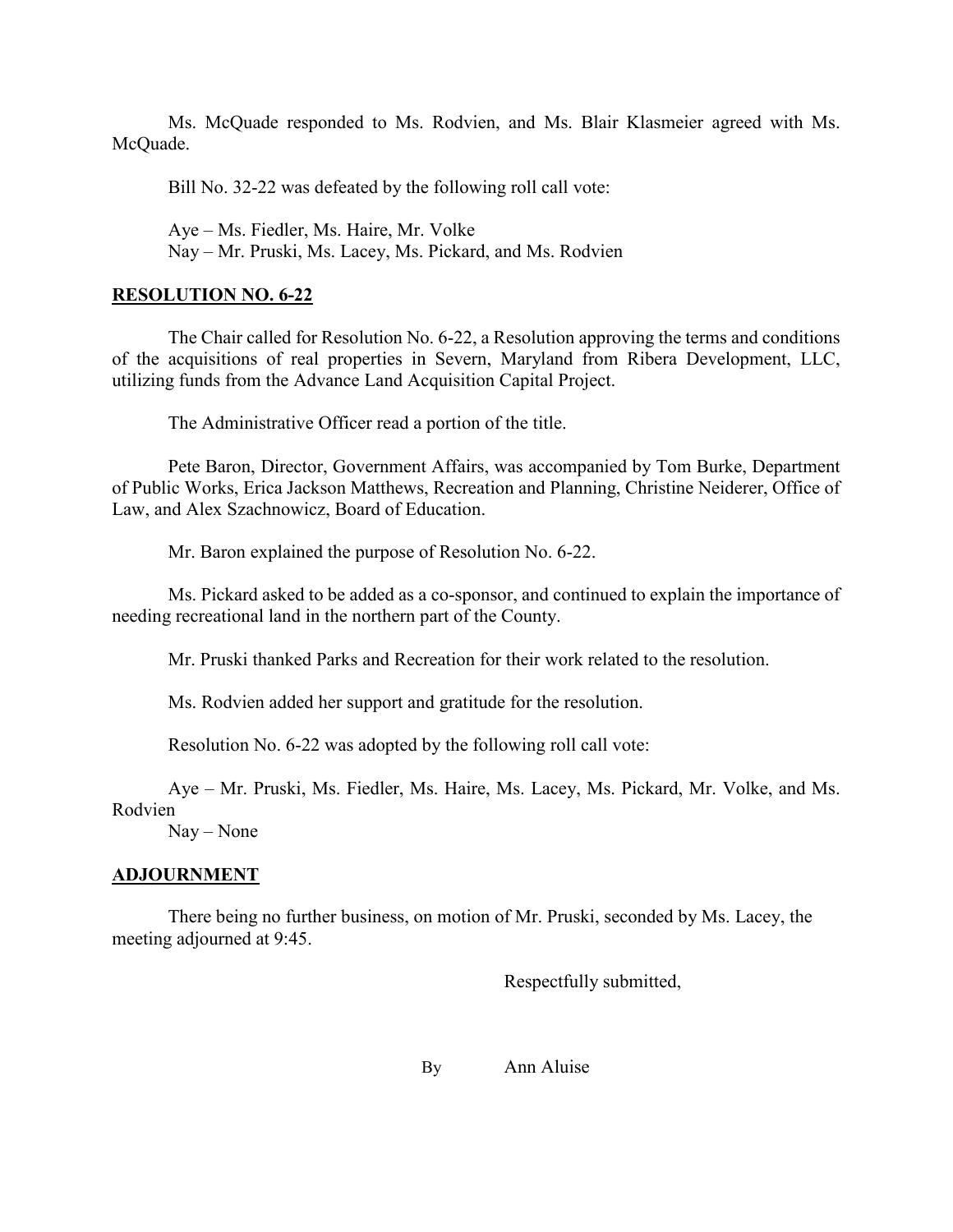For Laura Corby Administrative Office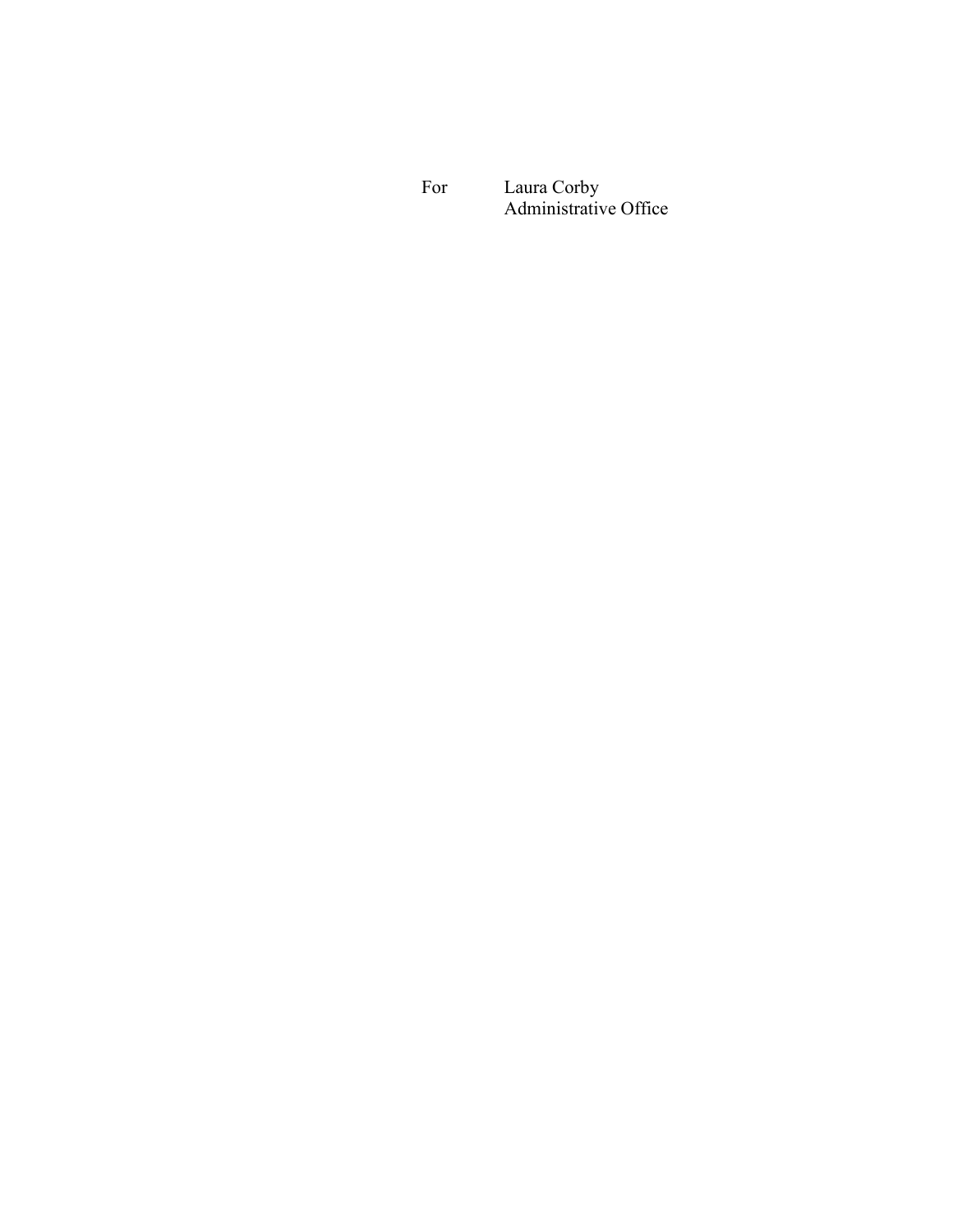

# **ANNE ARUNDEL COUNTY OFFICE OF THE COUNTY AUDITOR**

| To:          | Councilmembers, Anne Arundel County Council                         |  |
|--------------|---------------------------------------------------------------------|--|
| From:        | Michelle Bohlayer, County Auditor                                   |  |
| <b>Date:</b> | April 27, 2022                                                      |  |
| Subject:     | Auditor's Review of Legislation for the May 2, 2022 Council Meeting |  |

| <b>Bill 31-22:</b><br>Zoning – BRAC Mixed<br><b>Use Development</b>                                                                 | <b>Summary of Legislation</b><br>This bill amends the definition of BRAC Mixed Use Development,<br>grandfathers certain development applications for BRAC Mixed Use<br>Development, amends the conditional use requirements for BRAC                                                                                                                                                                                                                                                                          |
|-------------------------------------------------------------------------------------------------------------------------------------|---------------------------------------------------------------------------------------------------------------------------------------------------------------------------------------------------------------------------------------------------------------------------------------------------------------------------------------------------------------------------------------------------------------------------------------------------------------------------------------------------------------|
|                                                                                                                                     | Mixed Use Development, and adopts the Four Mile Radius from U.S.<br>Army Ft. George G. Meade map.                                                                                                                                                                                                                                                                                                                                                                                                             |
|                                                                                                                                     | We commented on this bill in our letter dated April 13, 2022. At the<br>April 18, 2022 Council meeting, this bill was held until the May 2,<br>2022 meeting. We have no further comments on this bill.                                                                                                                                                                                                                                                                                                        |
| <b>Bill 33-22:</b><br><b>Zoning – Residential</b><br><b>Districts - Requirements</b><br>for Conditional Uses -<br><b>Townhouses</b> | <b>Summary of Legislation</b>                                                                                                                                                                                                                                                                                                                                                                                                                                                                                 |
|                                                                                                                                     | This bill allows townhouses as a conditional use in R22 residential<br>zoning districts and amends the conditional use requirements for<br>townhouses.                                                                                                                                                                                                                                                                                                                                                        |
|                                                                                                                                     | <b>Review of Fiscal Impact</b>                                                                                                                                                                                                                                                                                                                                                                                                                                                                                |
|                                                                                                                                     | The Office of Planning and Zoning (OPZ) does not anticipate a change<br>in workload due to this bill. The changes included in this bill would<br>allow townhouses as a conditional use in R22 residential zoning,<br>however, the fiscal impact will be dependent upon the specific<br>development proposals. There is only a small inventory of land that is<br>zoned R22. OPZ is not aware of any active development projects that<br>will be impacted by this bill. This bill has no direct fiscal impact. |